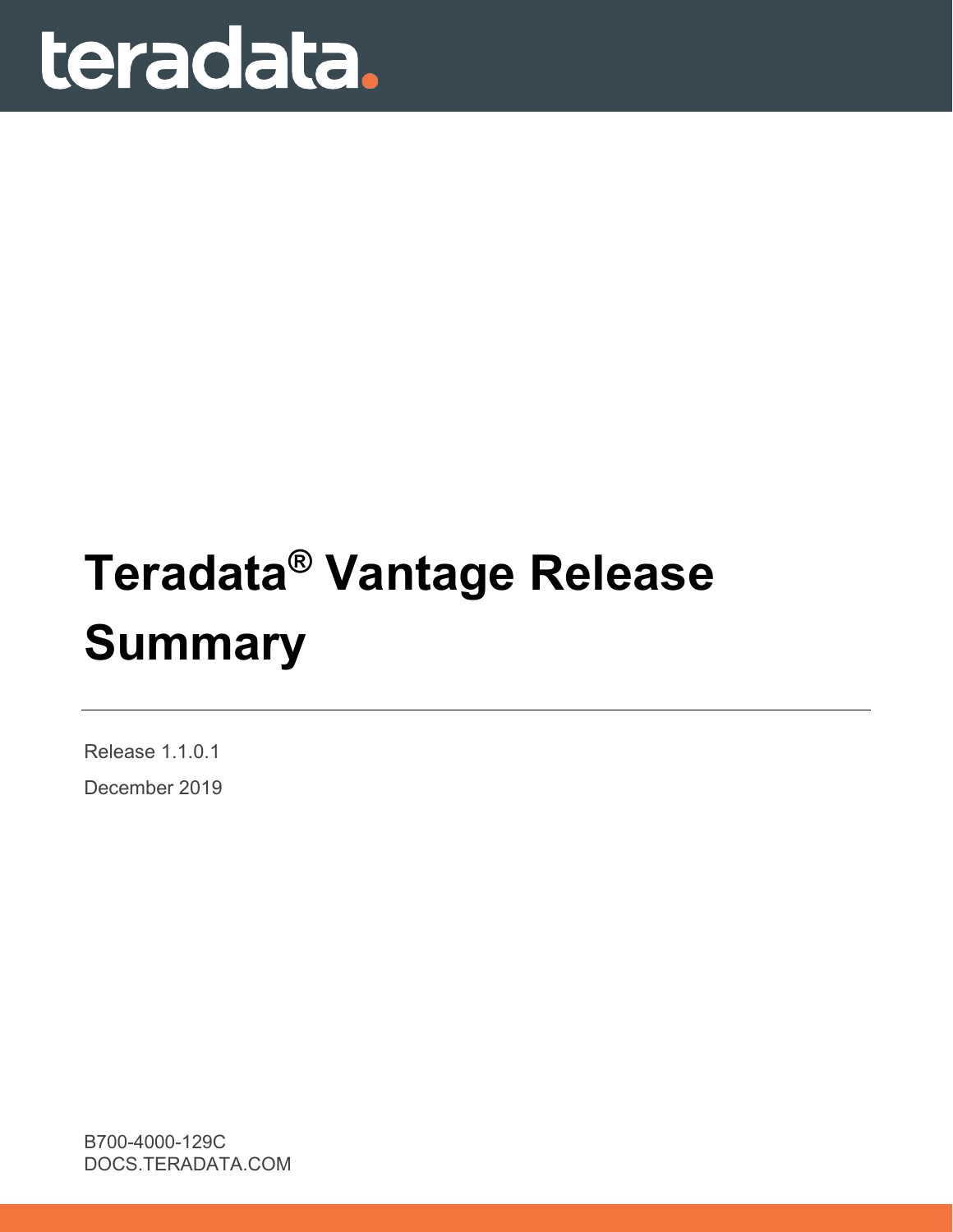# **Copyright and Trademarks**

Copyright © 2000 – 2019 by Teradata. All Rights Reserved.

All copyrights and trademarks used in Teradata documentation are the property of their respective owners. For more information, see [Trademark Information.](https://sso.teradata.com/oam/?goto=https%3A%2F%2Finfo.teradata.com%2Fdownload.cfm%3FItemID%3D1016375)

# **Product Safety**

| Safety type    | <b>Description</b>                                                           |
|----------------|------------------------------------------------------------------------------|
| <b>NOTICE</b>  | Indicates a situation which, if not avoided, could result in damage to       |
|                | property, such as to equipment or data, but not related to personal injury.  |
| l CAUTION      | Indicates a hazardous situation which, if not avoided, could result in minor |
|                | or moderate personal injury.                                                 |
| <b>WARNING</b> | Indicates a hazardous situation which, if not avoided, could result in death |
|                | or serious personal injury.                                                  |

## **Warranty Disclaimer**

**Except as may be provided in a separate written agreement with Teradata or required by applicable law, the information contained in this document is provided on an "as-is" basis, without warranty of any kind, either express or implied, including the implied warranties of merchantability, fitness for a particular purpose, or noninfringement.**

The information contained in this document may contain references or cross-references to features, functions, products, or services that are not announced or available in your country. Such references do not imply that Teradata Corporation intends to announce such features, functions, products, or services in your country. Please consult your local Teradata Corporation representative for those features, functions, products, or services available in your country.

The information contained in this document may be changed or updated by Teradata at any time without notice. Teradata may also make changes in the products or services described in this information at any time without notice.

# **Feedback**

To maintain the quality of our products and services, email your comments on the accuracy, clarity, organization, and value of this document to: [teradata-books@lists.teradata.com.](mailto:teradata-books@lists.teradata.com)

Any comments or materials (collectively referred to as "Feedback") sent to Teradata Corporation will be deemed nonconfidential. Without any payment or other obligation of any kind and without any restriction of any kind, Teradata and its affiliates are hereby free to (1) reproduce, distribute, provide access to, publish, transmit, publicly display, publicly perform, and create derivative works of, the Feedback, (2) use any ideas, concepts, know-how, and techniques contained in such Feedback for any purpose whatsoever, including developing, manufacturing, and marketing products and services incorporating the Feedback, and (3) authorize others to do any or all of the above.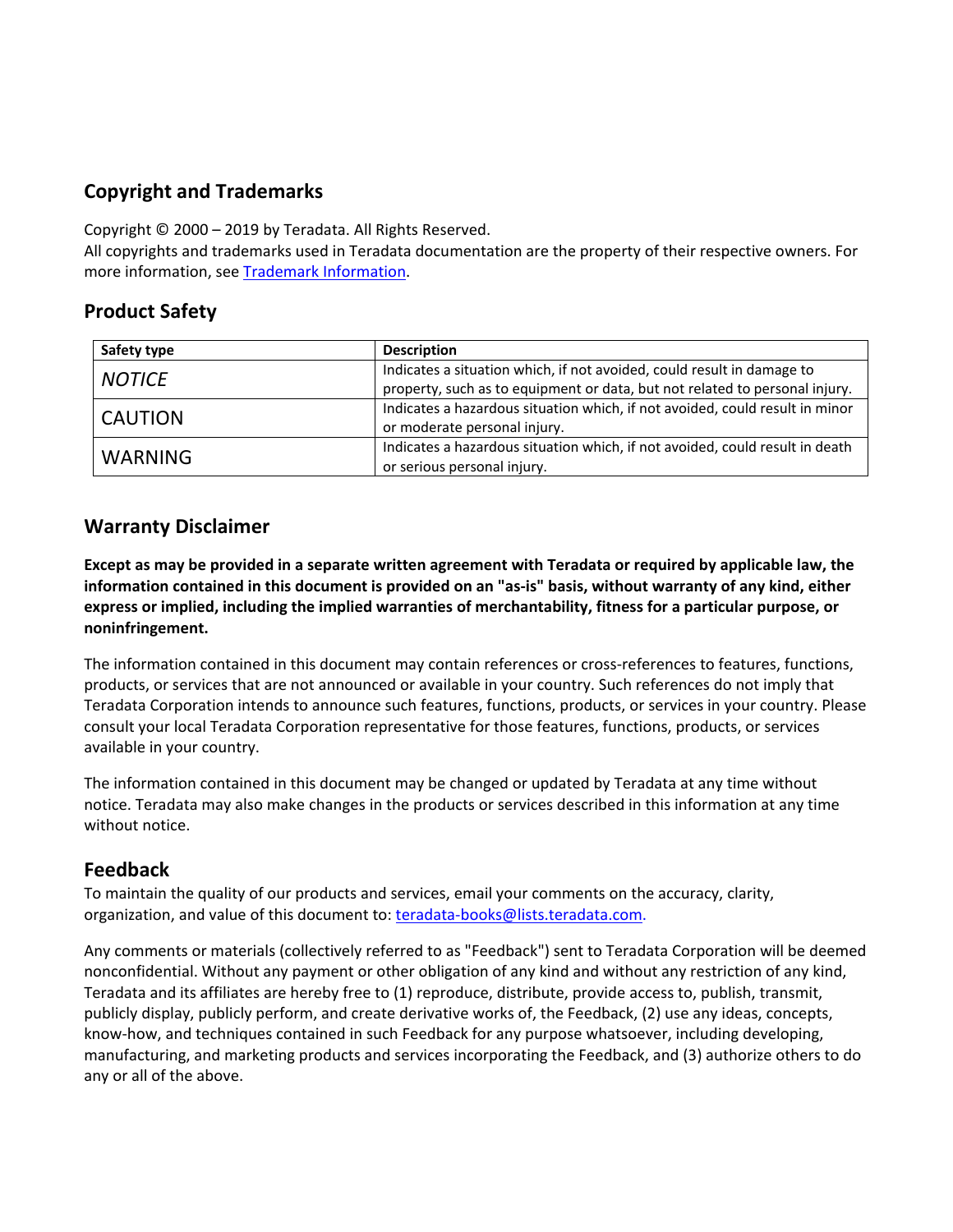Teradata Vantage™ is our flagship analytic platform offering, which evolved from our industry-leading Teradata® Database. Until references in content are updated to reflect this change, the term Teradata Database is synonymous with Teradata Vantage.

Advanced SQL Engine (was NewSQL Engine) is a core capability of Teradata Vantage, based on our best-in-class Teradata Database. Advanced SQL refers to the ability to run advanced analytic functions beyond that of standard SQL.

The following lists the fixed and known issues in this release. If you experience any of the following issues, open an incident with Teradata Customer Support and include the Reference ID in your description.

#### **Fixed Issues**

#### **UDA AppCenter**

| <b>Reference Number</b> | <b>IDescription</b>                                                                                               |
|-------------------------|-------------------------------------------------------------------------------------------------------------------|
| UDAPP-8143              | r components can make ∈<br><b>IDescription</b> :<br>seamlessiv<br>Appcenter<br>Νŀ<br>: calls to Azure resources : |

## **Known Issues**

#### **Machine Learning Engine**

| Reference Number  | Description                                                                                                                                                                                                                                                                      |
|-------------------|----------------------------------------------------------------------------------------------------------------------------------------------------------------------------------------------------------------------------------------------------------------------------------|
|                   | Description: For KNN function, automatic tuning of PartitionBlockSize might not be optimal.                                                                                                                                                                                      |
| IANLY-8244        | <b>Workaround: Manually tune value of PartitionBlockSize.</b>                                                                                                                                                                                                                    |
|                   | <b>Description:</b> If an error message exceeds 256 characters, it is truncated to 256 characters.                                                                                                                                                                               |
| <b>JANLY-6958</b> | <b>Workaround: None.</b>                                                                                                                                                                                                                                                         |
|                   | Description: The DecisionTree and AdaBoost functions can output a model table with no rows. The most likely cause is that the value of MinNodeSize is<br>too large. This will also happen if the input table is empty.                                                           |
|                   | <b>Workaround: None</b>                                                                                                                                                                                                                                                          |
| <b>JANLY-6855</b> | Deployments: All.                                                                                                                                                                                                                                                                |
|                   | Description: The machine learning engine limits the space allocated for meta-data to ten gigabytes. Under extreme workloads of many small queries,<br>this can fill up before the three-day expiration period, causing all queries to fail with "internal error" being reported. |
|                   | <b>Workaround: Contact Teradata Customer Support for assistance.</b>                                                                                                                                                                                                             |
| <b>MLE-4095</b>   | Deployments: All.                                                                                                                                                                                                                                                                |
|                   | Description: When disk space hits 80% we set the QOS limit to 0 and should only allow drop/truncate statements to cleanup. This cleanup process<br>however is blocked by the QOS rules, resulted in query failures: MLE ERR FFE: Admission denied ().                            |
|                   | <b>Workaround: Contact Teradata Customer Support for assistance.</b>                                                                                                                                                                                                             |
| MLE-3953          | Deployments: All.                                                                                                                                                                                                                                                                |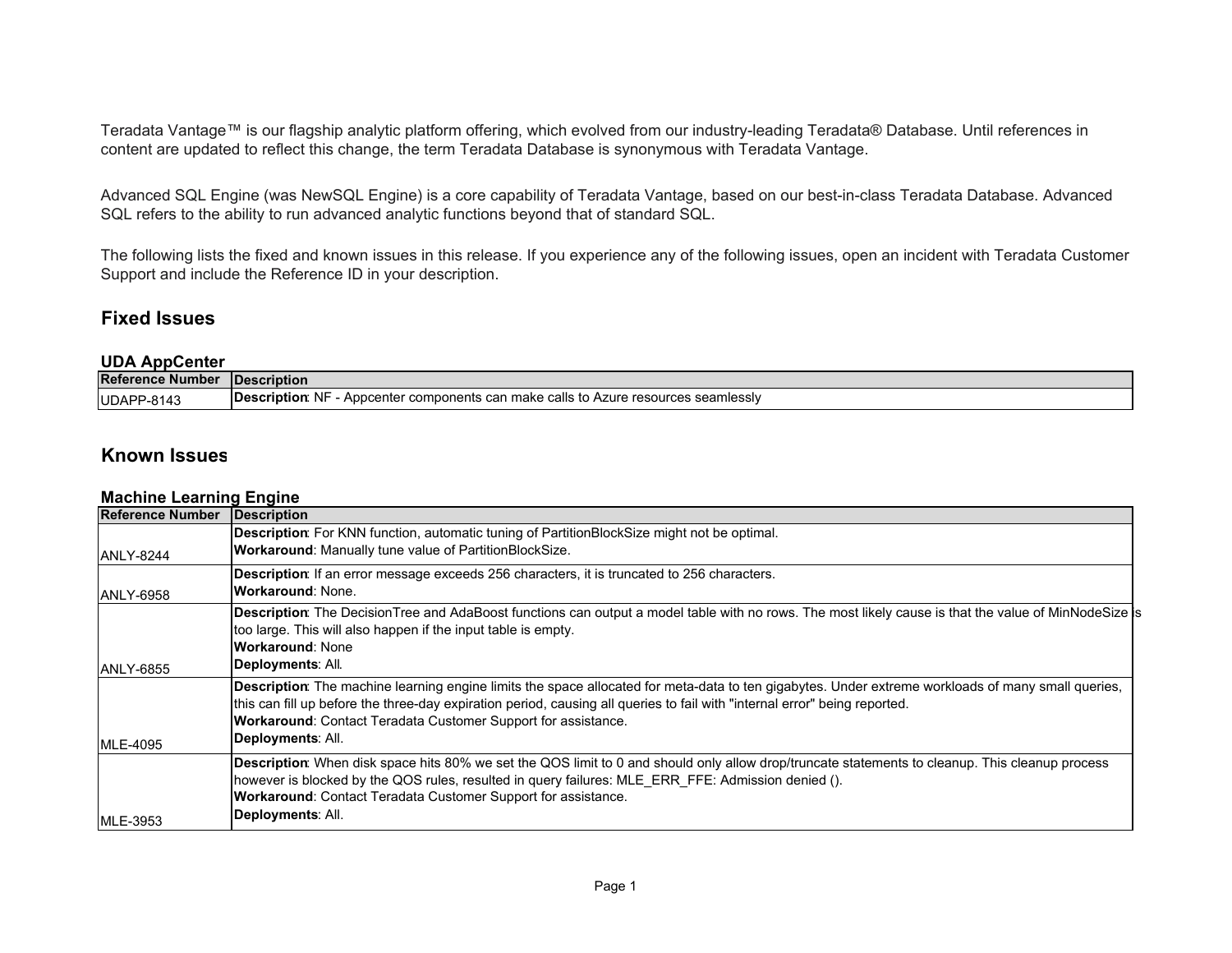|                 | Description: Analytic applications, such as ML Engine, use UTC time zone. NewSQL Engine may have been set to non-UTC time zone. Time zone mu           |
|-----------------|--------------------------------------------------------------------------------------------------------------------------------------------------------|
|                 | match between NewSQL Engine and the analytic applications; otherwise, data transferred between nodes is impacted.                                      |
| MLE-3838        | Workaround: Contact Teradata Customer Support for assistance.                                                                                          |
|                 | Description: The MLE connector stats handler thread continues to use old connector password after it is changed.                                       |
|                 | Workaround: Contact Teradata Customer Support for assistance.                                                                                          |
| MLE-3491        | Deployments: All.                                                                                                                                      |
|                 | Description: ML Engine does not support QueryGrid link names that contain whitespace.                                                                  |
|                 | Workaround: The administrator should not use whitespace in names when they create links between the ML engine and other components. Doing so           |
|                 | causes an error in the Failure Detection and Restart capability of the ML engine.                                                                      |
| MLE-3405        | Deployments: All.                                                                                                                                      |
|                 | Description: Some rows in ML Engine stats table may contain empty stats.                                                                               |
| MLE-3031        | <b>Workaround:</b> None. The rows with empty stats may be confusing, but do not affect anything.                                                       |
|                 | Description: Some data points for query-level utilization stats are missing from collected data.                                                       |
|                 | Workaround: This happens too rarely to have material impact on collected statistics.                                                                   |
| MLE-2363        | Deployments: All.                                                                                                                                      |
|                 | Description: PERM space size of Query Level Monitoring (QLM) database is created with 10 Mb for each AMP. PERM space is full if QLM queries fail       |
|                 | with [ERROR]: No more room in database td mle db.                                                                                                      |
|                 | <b>Workaround: None.</b>                                                                                                                               |
| MLE-2220        | Deplovments: All.                                                                                                                                      |
|                 | Description: Stored procedures in pm database, such as pm.install_afile, fail if first master node in analytic cluster is unavailable.                 |
|                 | Workaround: Administrator must log into each TPA node using ssh, then change the file /home/tdatuser/.ssh/ config to point to another node in analytic |
| <b>MLE-1392</b> | cluster.                                                                                                                                               |
|                 | Description: Function arguments that specify multiple columns accept only lists of column names, not column ranges or a combination of column name     |
|                 | and column ranges.                                                                                                                                     |
| TDAF-287        | <b>Workaround: None.</b>                                                                                                                               |

#### **Teradata for Azure**

| <b>Reference Number Description</b> |                                                                                    |
|-------------------------------------|------------------------------------------------------------------------------------|
|                                     | <b>Description</b> : LDAP enablement with AppCenter is not supported in Azure 1.1. |
|                                     | <b>Workaround: None.</b>                                                           |
| ICAZURE-7917                        | Deployments: Azure.                                                                |

## **Teradata QueryGrid**

| <b>Reference Number Description</b> |                                                                                                                                                       |
|-------------------------------------|-------------------------------------------------------------------------------------------------------------------------------------------------------|
|                                     | <b>Description</b> : In some cases, error message returned to end user lacks information about cause of error.                                        |
|                                     | QUERYGRID-11020  Workaround: None. If you need additional information, contact Teradata Customer support to retrieve support bundle for failed query. |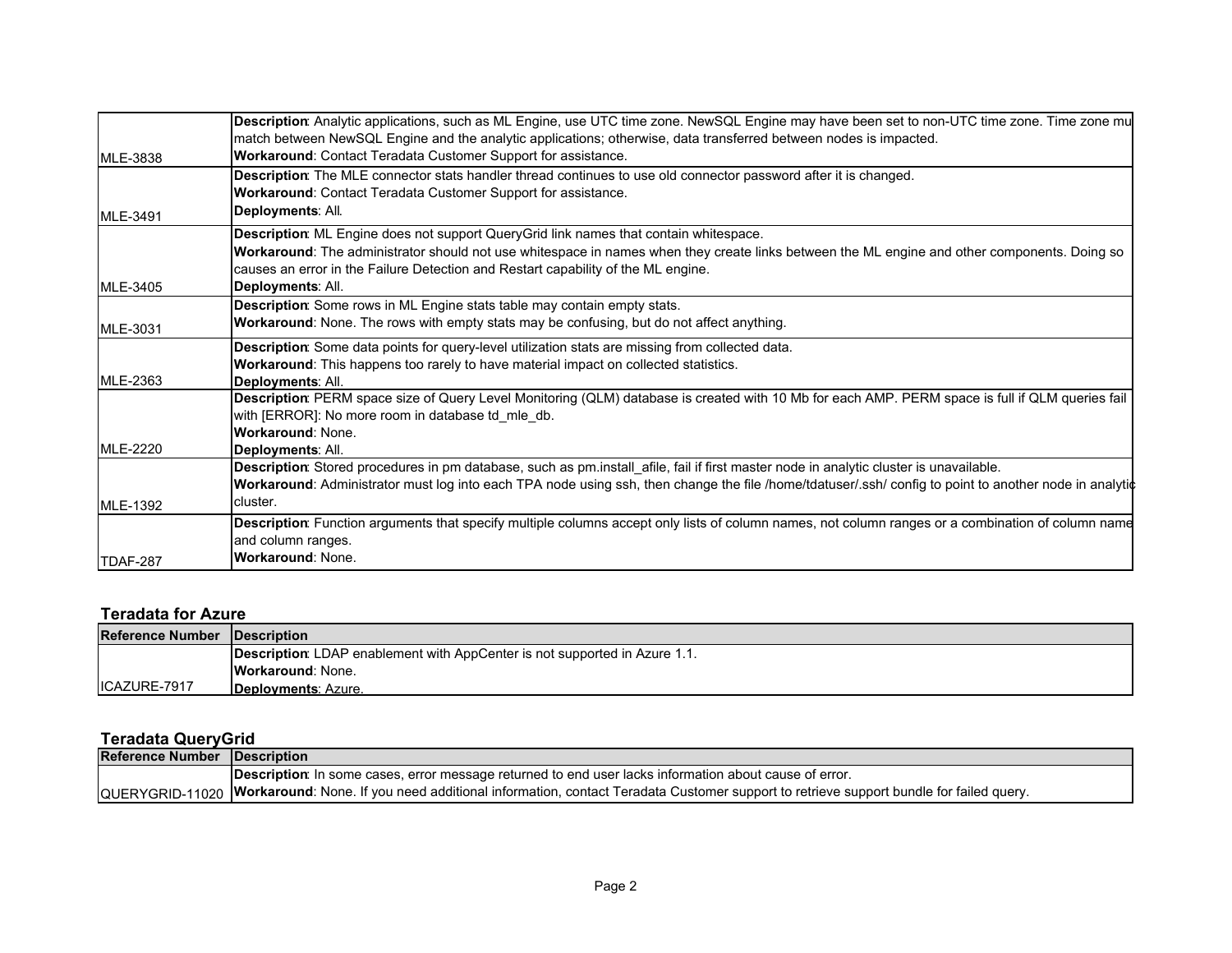### **Advanced SQL Engine**

| <b>Reference Number Description</b> |                                                                                                                                                  |
|-------------------------------------|--------------------------------------------------------------------------------------------------------------------------------------------------|
|                                     | <b>Description:</b> Error messages show old, nonstandardized argument and table names.                                                           |
|                                     | <b>Workaround</b> : For old names that appear in error messages and their corresponding new names, see Teradata Vantage™ Machine Learning Engine |
| <b>DBSQ-3762</b>                    | <b>Analytic Function Reference, B700-4003.</b>                                                                                                   |

#### **UDA AppCenter**

| <b>Reference Number</b> | Description                                                                                                                                               |
|-------------------------|-----------------------------------------------------------------------------------------------------------------------------------------------------------|
|                         | Description: Customer will need to delete the malformed prometheus data to resolve errors in thanos compactor.                                            |
| UDAPP-8661              | Workaround: Remove the corrupted blocks and restart thanos compactor.                                                                                     |
|                         | Description: Ambassador needs to be restarted once new certificates are installed. This issue is intermittent.                                            |
| UDAPP-8648              | <b>Workaround</b> - restart ambassador pods, only If the the browser does not show updated certificates after install.                                    |
|                         | Description: Apps with permissions revoked are visible to user, but if clicked it will throw permission error.                                            |
| UDAPP-8601              | <b>Workaround: None.</b>                                                                                                                                  |
|                         | Description: Multibyte character app names do not work.                                                                                                   |
| UDAPP-8552              | <b>Workaround: None.</b>                                                                                                                                  |
|                         | Description: Scheduled and Manual backups fail if Postgres data size is very large. If node does not have twice the space that Postgres has, backup       |
|                         | Ifails with OOM or Pod Evicted.                                                                                                                           |
|                         | Workaround: Free up space in /var/lib/docker mount on machine where backup pods run. The space in this folder must be twice the size of the               |
| UDAPP-8270              | Postgres data.                                                                                                                                            |
|                         | Description: Execution of OS commands is blocked from BTEQ apps. The . OS directive on BTEQ apps does not execute, but job shows status as<br>successful. |
|                         | Workaround: Do not rely on job status when using BTEQ apps with . OS directive. Instead, see logs of apps, which display error messages related to        |
| UDAPP-8206              | failure in command execution.                                                                                                                             |
|                         | <b>Description:</b> Postgres fails to store large results.                                                                                                |
| UDAPP-8119              | Workaround: Reduce size of query or split query into multiple parts.                                                                                      |
|                         | <b>Description:</b> Parsing fails for parameters with double hyphens                                                                                      |
| UDAPP-7789              | <b>Workaround: None.</b>                                                                                                                                  |
|                         | Description: Service accounts in AppCenter are not backed up by Scheduled or Manual backup.                                                               |
| UDAPP-7192              | Workaround: Manually recreate all service accounts in AppCenter after restore.                                                                            |